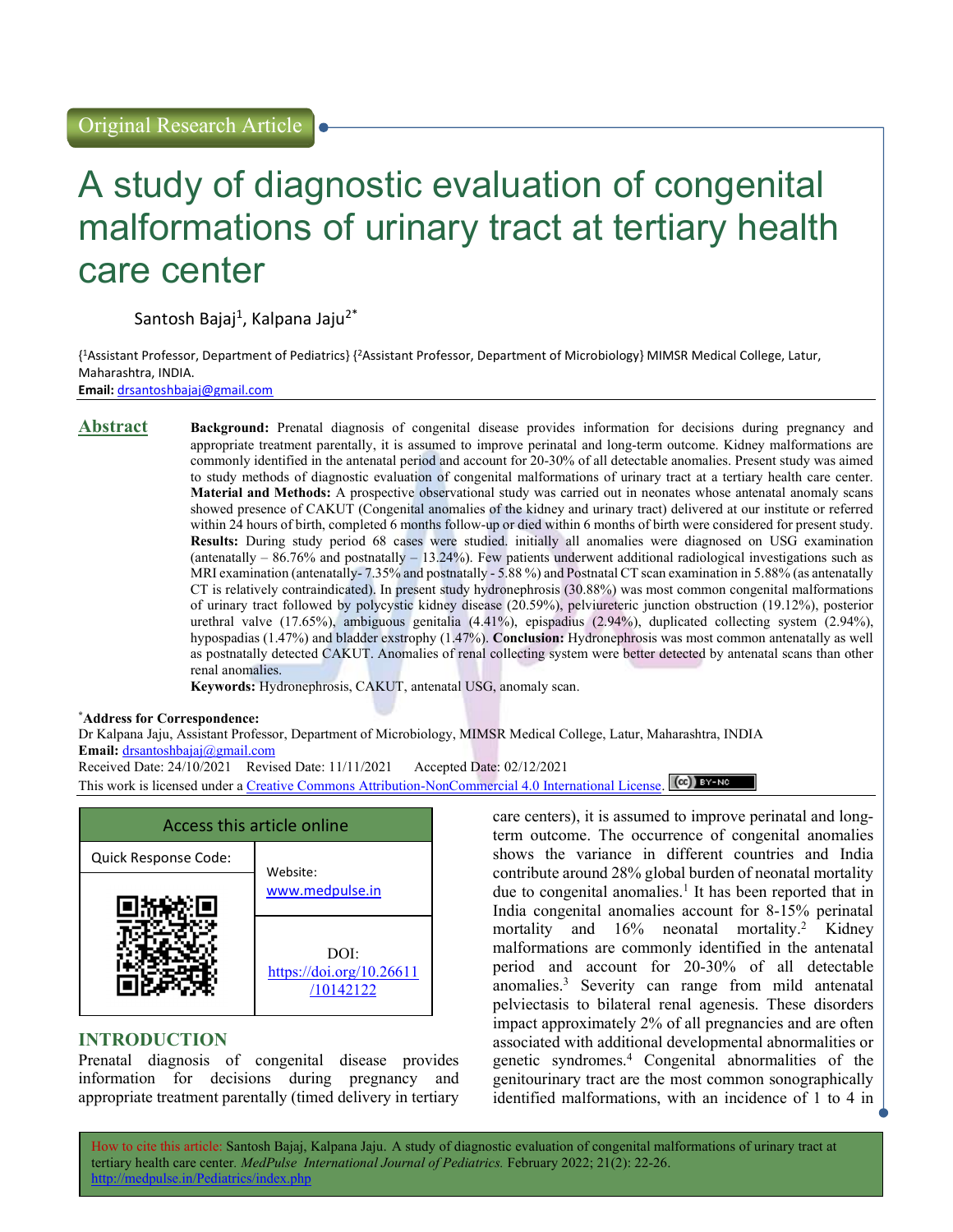1000 pregnancies.<sup>5</sup> As such they represent 15-20% of all prenatally diagnosed congenital anomalies, obstructive uropathies accounting for the majority of cases.<sup>6</sup> With the introduction of modern ultrasound screening programs, about 60% of children having surgery for renal or urinary tract problems in their first five years of life are identified by prenatal ultrasound. Present study was aimed to study methods of diagnostic evaluation of congenital malformations of urinary tract at a tertiary health care center.

#### MATERIAL AND METHODS

A prospective observational study was carried out at the Department of Paediatrics in a tertiary care hospital in India. Clearance was obtained from Institutional Ethics Committee. Study period was from January 2020 to December 2021. Neonates whose antenatal anomaly scans showed presence of CAKUT (Congenital anomalies of the kidney and urinary tract) delivered at our institute or referred within 24 hours of birth, completed 6 months follow-up or died within 6 months of birth were considered for present study. Maternal details such as age, weight, gravida, parity and consanguinity, detailed obstetric history of any risk factor for development of congenital

renal or urinary tract anomalies like history of oligohydramnios, poor weight gain or hypertension, diabetes, obesity, increase salt intake, alcohol consumption, exposure to teratogens, etc. during pregnancy was obtained from mother's hospital records. Details of postnatal events including gestational age, Apgar scores, birth weight presence of another associated congenital anomaly was also documented and was confirmed. A postnatal ultrasonography was performed by a skilled observer using the ALOKA Prosound alpha 6 ultrasound machine having a frequency of 3 to 7 MHZ using curvilinear probe. Outcomes were assessed with the following parameters-Postnatal persistence of antenatally diagnosed CAKUT and persistence during the follow up period of six months, the degree and progression of CAKUT and comparison with previous scans, any surgical intervention, the findings of additional investigations such as MCU, DMSA and DTPA scans, if done, were noted, development of other complications due to CAKUT such as UTI, deranged renal function and outcome at the end of the six months follow up period. Data was collected and compiled using Microsoft Excel, analysed using SPSS 23.0 version. Statistical analysis was done using descriptive statistics.

#### RESULTS

During study period 68 cases were studied. Most common maternal age group was 21-25 years (32.35 %), followed by 26- 30- and 31-35-years age group (22.06 % each). Parental consanguity was noted in 27.94 % cases. Majority were gravida 2/3 (39.71 %) followed by primigravida (32.35%). 72,06 % were male babies, 23.53 % were female and 4.41 % had ambiguous genitalia. 48.53 % babies were delivered at term, 57.35 % were delivered vaginally while 39.71 % required caesarean delivery. Most cases were detected in third trimester (55.88 %), 30.88 % diagnosed in second trimester and 13.24 % were diagnosed after delivery. Though 30.88 % were diagnosed in second trimester, patients did not opted termination. Table 1: General Characteristic.

| <b>Characteristic</b>                              | No of neonates (n=68) | Percentage (%) |
|----------------------------------------------------|-----------------------|----------------|
| Maternal age (years)                               |                       |                |
| $20$                                               | 5                     | 7.35           |
| 21-25                                              | 22                    | 32.35          |
| $26 - 30$                                          | 15                    | 22.06          |
| 31-35                                              | 15                    | 22.06          |
| $>35$                                              | 11                    | 16.18          |
| <b>Parental Consanguinity</b>                      |                       |                |
| Present                                            | 19                    | 27.94          |
| Absent                                             | 49                    | 72.06          |
| Order of pregnancy                                 |                       |                |
| G <sub>1</sub>                                     | 22                    | 32.35          |
| $G$ 2-3                                            | 27                    | 39.71          |
| G 4 or more                                        | 19                    | 27.94          |
| Gender of baby                                     |                       |                |
| Male                                               | 49                    | 72.06          |
| Female                                             | 16                    | 23.53          |
| Ambiguous                                          | 3                     | 4.41           |
| Pregnancy termination according to gestational age |                       |                |
| 21-28 weeks                                        | 12                    | 17.65          |
| 29-37 weeks                                        | 23                    | 33.82          |
| >37 weeks                                          | 33                    | 48.53          |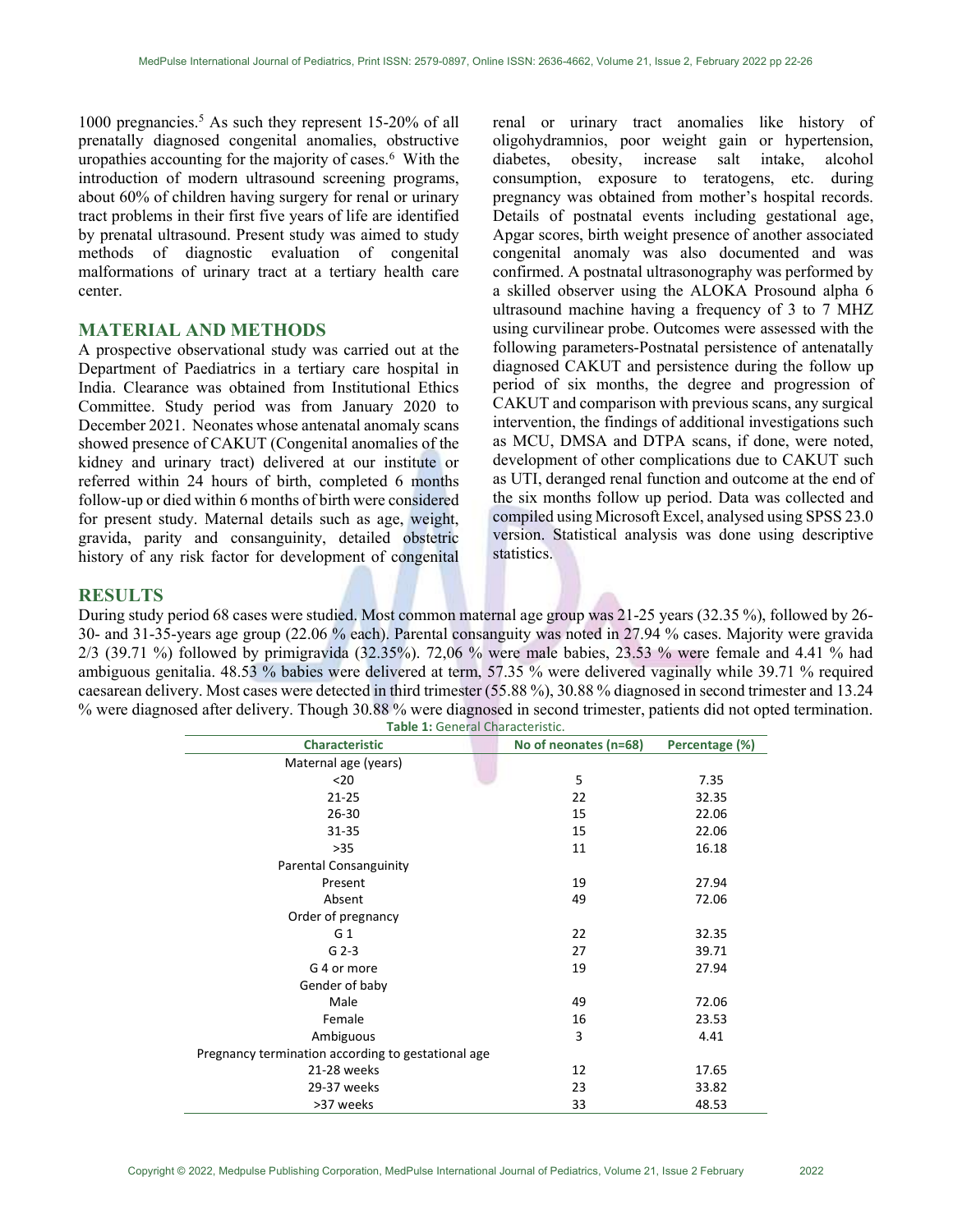| Mode of delivery              |    |       |
|-------------------------------|----|-------|
| Vaginal delivery              | 39 | 57.35 |
| Caesarean section             | 27 | 39.71 |
| Instrumental                  | 2  | 2.94  |
| Time of detection of anomaly. |    |       |
| 1st trimester                 | 0  | 0.00  |
| 2nd trimester                 | 21 | 30.88 |
| 3rd trimester                 | 38 | 55.88 |
| After delivery                | 9  | 13.24 |
|                               |    |       |

Initially all anomalies were diagnosed on USG examination (antenatally –  $86.76\%$  and postnatally –  $13.24\%$ ). Few patients underwent additional radiological investigations such as MRI examination (antenatally- 7.35 % and postnatally - 5.88 %) and Postnatal CT scan examination in 5.88 % (as antenatally CT is relatively contraindicated).

| <b>Table 2: Diagnostic modality</b> |             |                |  |  |  |  |
|-------------------------------------|-------------|----------------|--|--|--|--|
| Diagnostic modality                 | No of cases | Percentage (%) |  |  |  |  |
| USG examination                     |             |                |  |  |  |  |
| Antenatal                           | 59          | 86.76          |  |  |  |  |
| Postnatal                           | 9           | 13.24          |  |  |  |  |
| <b>MRI</b> examination              |             |                |  |  |  |  |
| Antenatal                           | 5           | 7.35           |  |  |  |  |
| Postnatal                           | 4           | 5.88           |  |  |  |  |
| CΤ                                  |             |                |  |  |  |  |
| Postnatal                           |             | 5.88           |  |  |  |  |

In present study hydronephrosis (30.88 %) was most common congenital malformations of urinary tract followed by polycystic kidney disease (20.59 %), pelviureteric junction obstruction (19.12 %), posterior urethral valve (17.65 %), ambiguous genitalia (4.41 %), epispadius (2.94 %), duplicated collecting system (2.94 %), hypospadias (1.47 %) and bladder exstrophy (1.47 %).

|  | <b>Table 3: Congenital malformations</b> |                    |                |
|--|------------------------------------------|--------------------|----------------|
|  | <b>CAKUT anomaly</b>                     | <b>No of cases</b> | Percentage (%) |
|  | <b>Hydronephrosis</b>                    | 21                 | 30.88          |
|  | Polycystic kidney disease                | 14                 | 20.59          |
|  | Pelviureteric junction obstruction       | 13                 | 19.12          |
|  | Posterior urethral valve                 | 12                 | 17.65          |
|  | Ambiguous genitalia                      | 3                  | 4.41           |
|  | Epispadias                               | $\mathcal{P}$      | 2.94           |
|  | Duplicated collecting system             | 2                  | 2.94           |
|  | Hypospadias                              | 1                  | 1.47           |
|  | Bladder exstrophy                        |                    | 1.47           |
|  |                                          |                    |                |

### DISCUSSION

Prenatal diagnosis improves the outcome of the affected child because of early recognition and treatment of critical obstructions and urinary tract infections, preventing further renal damage and loss of renal function. Important developments have taken place in prenatal imaging including fetal magnetic resonance imaging and Doppler analysis. Proteomics of urine and amniotic fluid have been studied to determine prognostic biomarkers of prenatal renal injury. High resolution ultrasonography identifies various structural abnormalities with clarity, and serial estimation of the amniotic fluid index helps the obstetrician to decide about conducting preterm delivery. Ultrasonography, magnetic resonance imaging, and nuclear imaging are crucial in diagnosis and subsequent observation. Noninvasive urodynamic studies including uroflow and postvoid residual measurement are often

sufficient to evaluate the function of lower urinary tract.<sup>7</sup> Renal agenesis is usually unilateral with the prevalence of 1 in 1500–3200 live births and more common in males.<sup>8</sup> Renal agenesis is one of the most profound renal tract malformation characterized by complete absence of kidney development and is often accompanied by an absent ureter. Four theories have been proposed as the cause as failure of the metanephric bud to appear in spite of a normally preceding mesonephros, early regression of the metanephros, imperfect development of mesonephros and non-development of pronephros leading to non-growth of mesonephros.<sup>9</sup> Renal agenesis has also been associated with chromosomal abnormalities such as 21, 22, 7 and 10 trisomy's, 45 X mosaicism and  $22q11$  microdeletion.<sup>10</sup> Hekmat C et  $al$ <sup>11</sup> studied antenatally diagnosed renal and excretory tract abnormalities, noted that MCDK was the most frequently diagnosed fetal abnormality (44.44%), followed by Posterior urethral valves (PUV) (22.22%),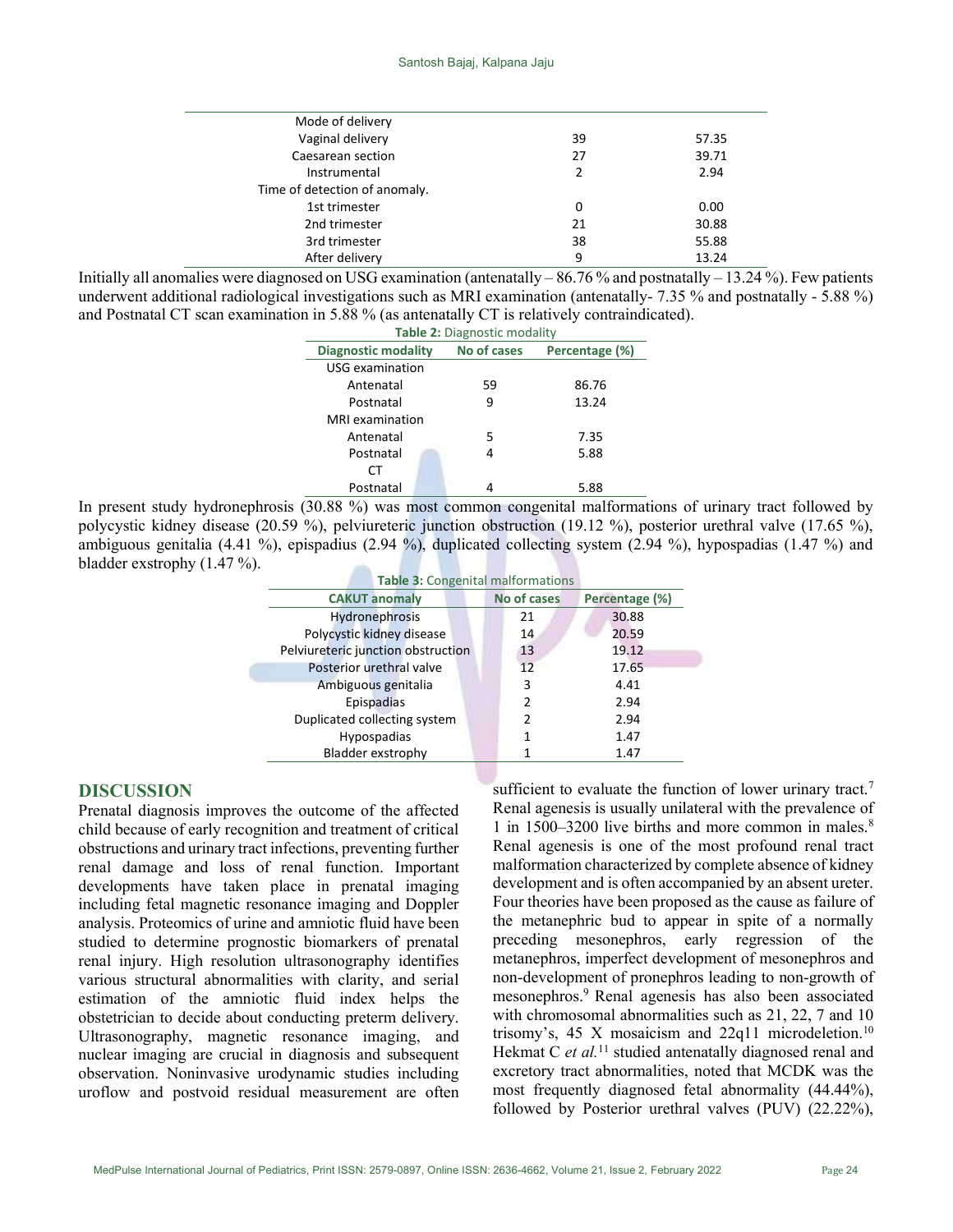renal agenesis (13.89%), Autosomal recessive polycystic kidney disease (ARKD) (11.11%), Ureteropelvic junction (UPJ) obstruction (11.11%), duplicated collecting system (8.33%) and isolated fetal pyelectasis observed in two cases with a percentage of 5.56% with a predominance on the left side. In study by Saryu Gupta  $et al.$ ,<sup>12</sup> mean age of study participants was  $29 \pm 3$  years. Amniotic fluid was reduced or absent in 41% ( $N = 13$ ) and normal in 59% (N = 18) of participating mothers. Overall, urinary obstruction was the commonest anomaly encountered (29%) followed by the multicystic dysplastic kidney (MCDK) (22%). Bilateral renal disease was seen in all mothers having features of anhydramnios  ${BL MCDK (N = 3)}$ , autosomal recessive polycystic kidney disease (ARPKD)  $(N = 2)$ , posterior urethral valves (PUV) ( $N = 2$ ), B/L renal agenesis  $(N = 3)$ , and megacystis  $(N = 1)$ . Fusion anomalies (horseshoe kidney) and rotation anomaly (malrotation) were detected in one case each. Additional extrarenal findings were seen on fetal MRI in  $35\%$  (N = 11) cases. Fetal MRI improves diagnostic accuracy in anomalies affecting the fetal kidney and genito-urinary systems by better morphological delineation. Chougule A, et al.,<sup>13</sup> noted that CAKUT was more common among males. Hydronephrosis was the most common CAKUT in antenatal scans. Anomalies of the renal collecting system formed 93.9% of all CAKUT detected on antenatal anomaly scan and 57.4% of these resolved by six months of age. Abnormalities of the renal collecting system together formed 93.9% of all antenatally diagnosed CAKUT and were more common than abnormalities of the renal parenchyma which formed 6.1%. Postnatal resolution on day three USG was seen in seven out of 22 (31.8%) cases of antenatally diagnosed mild hydronephrosis irrespective of their site. Out of the 28 antenatally diagnosed hydronephrosis, 11 (39.3%) resolved at some point during the follow up period of six months. Kumar BH et al.,<sup>14</sup> noted that primary VUR was the commonest CAKUT followed by PUJO, MCDK, nonobstructive hydronephrosis and PUV. In contrast, Soliman, et al.,<sup>15</sup> reported PUV (36.4%) as the commonest followed by primary VUR (19.6%) and PUJO (18.7%). Aksu, et al., <sup>16</sup> reported PUJO in 62.7% followed by VUR in 16.6%. A meta-analysis by Lee *et al.*<sup>17</sup> demonstrated that every dilatation of the urinary tract regardless the degree, was associated with an overall increased risk (36%) of an underlying uropathy. The risk was depending on the severity of the hydronephrosis, increasing from 12% in cases for mild hydronephrosis (APPd > 7 mm in the 2nd trimester and  $\leq 9$  mm in the 3<sup>rd</sup> trimester), to 45% in cases of moderate hydronephrosis (APPd 7-9 mm in the 2nd trimester, 9- 15 mm in the 3rd trimester) and up to 88% in cases of severe hydronephrosis  $(> 10 \text{ mm in the 2nd and} >$ 15 mm in the 3rd trimester). MR imaging is mandatory in

the evaluation of associated spinal anomalies. MR urography can demonstrate ectopic extravesical ureteric insertions, thereby providing a global view of the malformation. Familiarity with anomalies of the lower urinary tract is essential for correct diagnosis and appropriate management.

#### **CONCLUSION**

Hydronephrosis was most common antenatally as well as postnatally detected CAKUT. Anomalies of renal collecting system were better detected by antenatal scans than other renal anomalies. Computed tomography and magnetic resonance (MR) imaging are unsuitable for general screening but provide superb anatomic detail and added diagnostic specificity.

#### **REFERENCES**

- 1. Liu L, Johnson HL, Cousens S, Perin J, Scott S, Lawn JE, Rudan I, Campbell H, Cibulskis R, Li M, Mathers C, Black RE, Child Health Epidemiology Reference Group of WHO and UNICEF. Lancet. 2012 Jun 9; 379(9832):2151-61.
- 2. Taksande A., Vilhekar K., Chaturvedi P., Jain M. Congenital malformation at birth in central India. Ind. J. Human Genet. (2010) 16:159-63.
- 3. Seikaly MG, Ho PL, Emmett L, Fine RN, Tejani A. Chronic renal insufficiency in children: the 2001 Annual Report of the NAPRTCS. Pediatr Nephrol. 2003;18(8):796–804.
- 4. Sanna-Cherchi S, Westland R, Ghiggeri GM, Gharavi AG. Genetic basis of human congenital anomalies of the kidney and urinary tract. J Clin Invest. 2018;128(1):4–15.
- 5. Nielsen GL, Norgard B, Puho E et al. Risk of specific congenital abnormalities in offspring of women with diabetes. Diabet Med 2005; 22: 693–696
- 6. Adalat S, Bockenhauer D, Sarah E et al. Renal malformations associated with mutations of developmental genes: messages from the clinic. Pediatr Nephrol 2010; 25: 2247–2255
- 7. Srivastava RN. Challenge of congenital abnormalities of the kidney and urinary tract. Asian J Pediatr Nephrol 2018;1:49-51.
- 8. Mishra A. Renal agenesis: report of an interesting case. Br J Radiol 2007; 80: e167–e169
- 9. Hiraoka M, Tsukkahara H, Ohshima Y et al. Renal aplasia is the predominant cause of congenital solitary kidneys. Kidney Int 2002; 61: 1840–1844
- 10. Woolf AS, Hillman KA. Unilateral renal agenesis and the congenital solitary functioning kidney: developmental, genetic and clinical perspectives. BJU Int 2007; 99: 17–21
- 11. Hekmat Chaara et al. (2021). Antenatal Diagnosis of Renal and Excretory Tract Abnormalities: A Report of 36 Cases and Review of the Literature. Sch Int J Obstet Gynec, 4(4): 114-123.
- 12. Gupta, S., Mohi, J.K., Gambhir, P. et al. Prenatal diagnosis of congenital anomalies of genito-urinary system on fetal magnetic resonance imaging. Egypt J Radiol Nucl Med 51, 155 (2020).
- 13. Chougule A, Purkayastha J, Lewis L, Aiyappa G, Barche A. Study of Congenital Anomalies of the Kidneys and